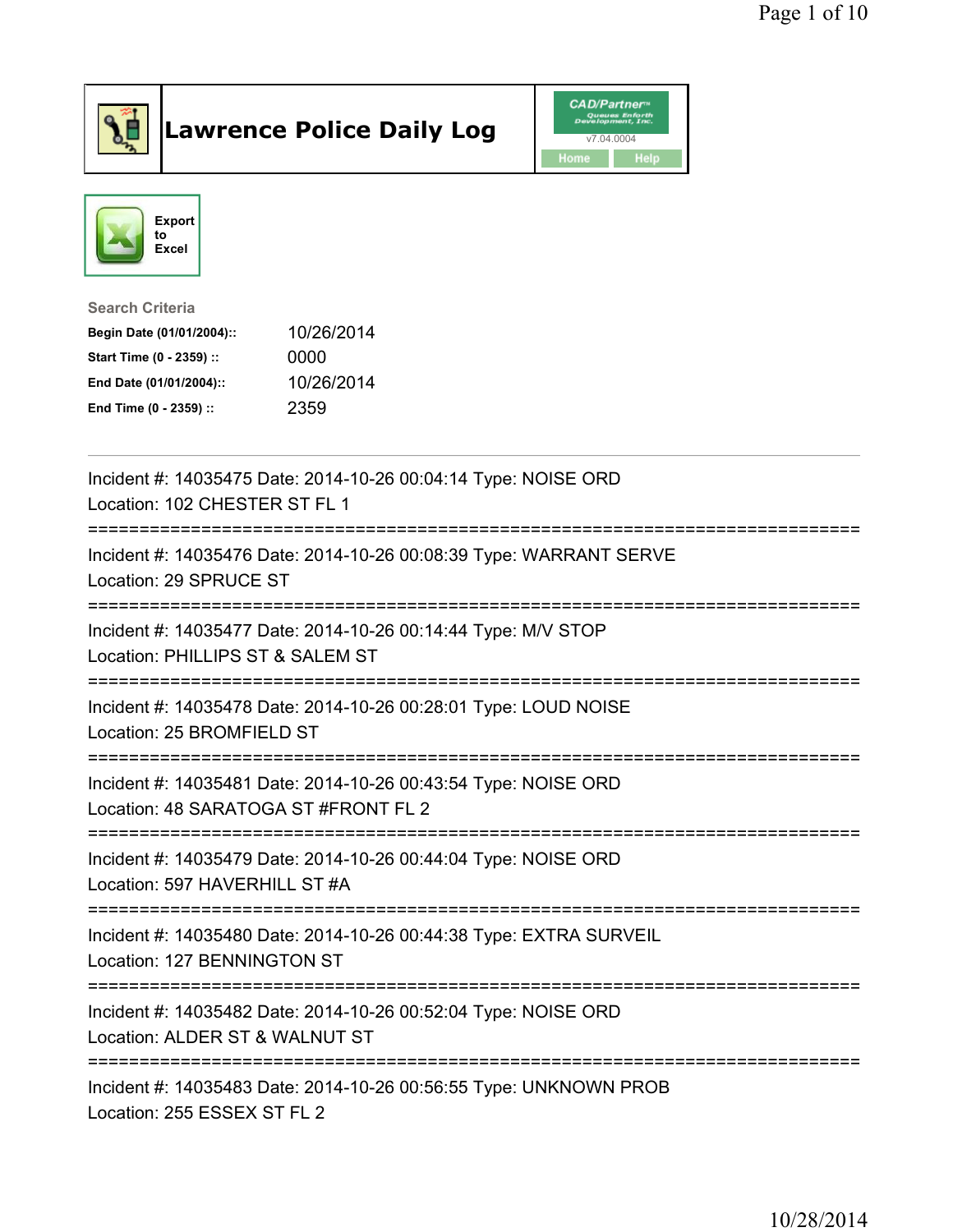| Incident #: 14035484 Date: 2014-10-26 01:08:05 Type: NOISE ORD<br>Location: ALLSTON ST & WOODLAND ST FL 2<br>============================                       |
|-----------------------------------------------------------------------------------------------------------------------------------------------------------------|
| Incident #: 14035485 Date: 2014-10-26 01:09:00 Type: DISTURBANCE<br>Location: 303 HAMPSHIRE ST #A FL 1                                                          |
| Incident #: 14035486 Date: 2014-10-26 01:11:01 Type: DISTURBANCE<br>Location: BENNINGTON ST & LAWRENCE ST<br>==========================                         |
| Incident #: 14035487 Date: 2014-10-26 01:20:28 Type: NOISE ORD<br>Location: 29 ORCHARD ST FL 1                                                                  |
| Incident #: 14035488 Date: 2014-10-26 01:23:08 Type: AUTO ACC/NO PI<br>Location: 428 ESSEX ST                                                                   |
| ===================================<br>Incident #: 14035489 Date: 2014-10-26 01:26:03 Type: ALARMS<br>Location: 16 HAWLEY ST<br>=============================== |
| Incident #: 14035490 Date: 2014-10-26 01:27:32 Type: MISSING PERS<br>Location: 19 BELLEVUE ST                                                                   |
| ==========================<br>Incident #: 14035491 Date: 2014-10-26 01:29:48 Type: NOISE ORD<br>Location: 657 ESSEX ST FL 2                                     |
| Incident #: 14035492 Date: 2014-10-26 01:37:04 Type: FIGHT<br>Location: BIG N' BEEFY / 415 BROADWAY                                                             |
| Incident #: 14035493 Date: 2014-10-26 01:39:37 Type: NOISE ORD<br>Location: 75 ABBOTT ST FL 1                                                                   |
| Incident #: 14035494 Date: 2014-10-26 01:41:12 Type: NOISE ORD<br>Location: 11 LAWRENCE ST #408 FL 4                                                            |
| Incident #: 14035495 Date: 2014-10-26 01:44:13 Type: NOISE ORD<br>Location: 45 SPRINGFIELD ST FL 2                                                              |
| Incident #: 14035496 Date: 2014-10-26 01:47:27 Type: UNWANTEDGUEST<br>Location: 45 BROADWAY #8 FL 813                                                           |
| Incident #: 14035497 Date: 2014-10-26 01:53:43 Type: NOISE ORD<br>Lootion OEC ECCEV CT #400 EL 4                                                                |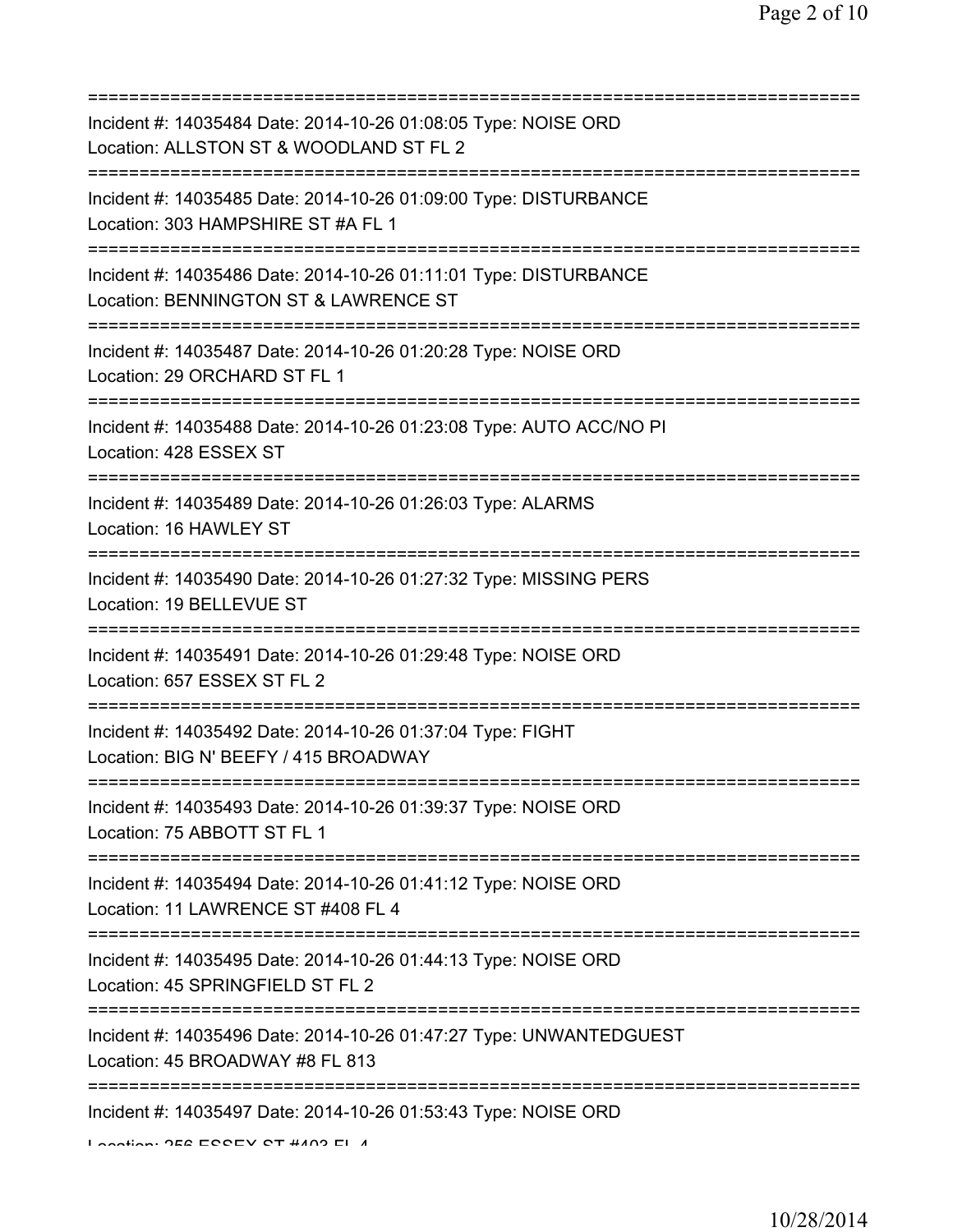| Incident #: 14035498 Date: 2014-10-26 01:56:54 Type: FIGHT<br>Location: AMERICAN TAXI / 326 BROADWAY<br>========================== |
|------------------------------------------------------------------------------------------------------------------------------------|
| Incident #: 14035499 Date: 2014-10-26 02:02:14 Type: NOISE ORD<br>Location: 196 HIGH ST FL 3                                       |
| Incident #: 14035500 Date: 2014-10-26 02:02:57 Type: NOISE ORD<br>Location: 127 BENNINGTON ST FL 2                                 |
| Incident #: 14035501 Date: 2014-10-26 02:03:39 Type: NOISE ORD<br>Location: 56 WILMOT ST<br>====================================   |
| Incident #: 14035502 Date: 2014-10-26 02:05:37 Type: DISTURBANCE<br>Location: 332 BROADWAY<br>=========================            |
| Incident #: 14035503 Date: 2014-10-26 02:08:42 Type: NOISE ORD<br>Location: 52 DURANT ST                                           |
| Incident #: 14035504 Date: 2014-10-26 02:12:20 Type: DISORDERLY<br>Location: 101 PERRY AV<br>;==========================           |
| Incident #: 14035505 Date: 2014-10-26 02:14:54 Type: NOISE ORD<br>Location: 60 BELMONT ST FL 2                                     |
| Incident #: 14035506 Date: 2014-10-26 02:38:19 Type: DOMESTIC/PROG<br>Location: 19 BELLEVUE ST FL 2                                |
| Incident #: 14035507 Date: 2014-10-26 02:38:38 Type: CK WELL BEING<br>Location: 159 SYLVESTER ST                                   |
| Incident #: 14035508 Date: 2014-10-26 02:42:54 Type: NOISE ORD<br>Location: E HAVERHILL ST & ELM ST                                |
| Incident #: 14035509 Date: 2014-10-26 02:42:54 Type: NEIGHBOR PROB<br>Location: 9 FALMOUTH ST FL 1                                 |
| Incident #: 14035510 Date: 2014-10-26 02:49:39 Type: LARCENY/MV/PAST<br>Location: 383 HAMPSHIRE ST                                 |
| =======<br>Incident #: 14035511 Date: 2014-10-26 02:57:59 Type: DISTURBANCE                                                        |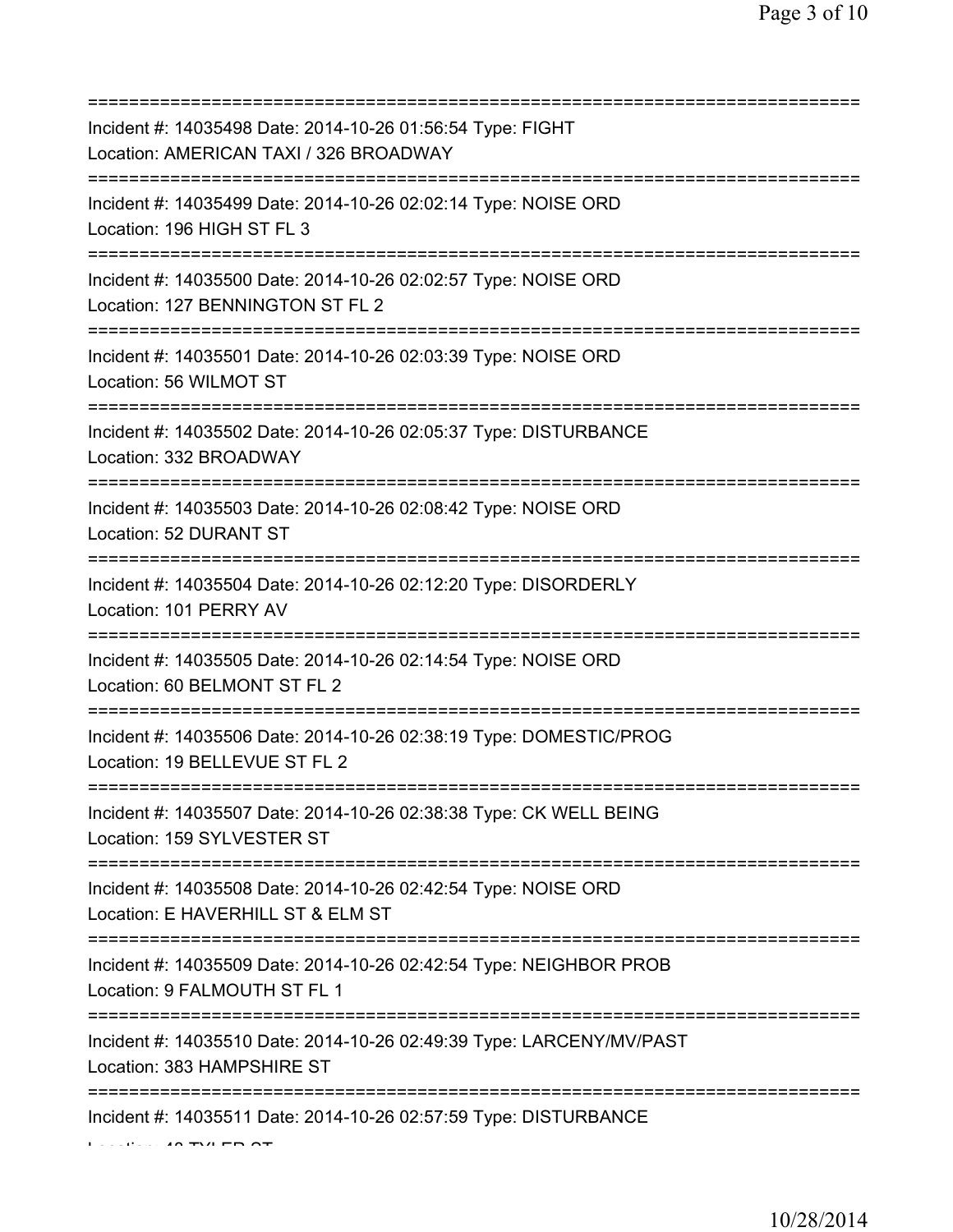=========================================================================== Incident #: 14035512 Date: 2014-10-26 03:03:41 Type: NOISE ORD Location: 22 EXETER ST =========================================================================== Incident #: 14035513 Date: 2014-10-26 03:04:32 Type: NOISE ORD Location: 441 RIVERSIDE DR FL 2 =========================================================================== Incident #: 14035514 Date: 2014-10-26 03:15:49 Type: DISTURBANCE Location: 8 AVON ST FL 2 =========================================================================== Incident #: 14035515 Date: 2014-10-26 03:18:17 Type: NOISE ORD Location: 3 EASTON ST FL 1 =========================================================================== Incident #: 14035516 Date: 2014-10-26 03:24:34 Type: DISTURBANCE Location: 67 CENTRE ST =========================================================================== Incident #: 14035517 Date: 2014-10-26 03:32:43 Type: HIT & RUN M/V Location: BROADWAY & GREEN ST =========================================================================== Incident #: 14035518 Date: 2014-10-26 03:35:38 Type: NOISE ORD Location: 119 WOODLAND ST FL 3 =========================================================================== Incident #: 14035519 Date: 2014-10-26 03:49:53 Type: NOISE ORD Location: 45 SPRINGFIELD ST FL 2 =========================================================================== Incident #: 14035520 Date: 2014-10-26 04:39:49 Type: DOMESTIC/PROG Location: 210 MERRIMACK ST #219 FL 2 =========================================================================== Incident #: 14035521 Date: 2014-10-26 04:58:45 Type: DOMESTIC/PAST Location: 399 HAMPSHIRE ST =========================================================================== Incident #: 14035522 Date: 2014-10-26 05:30:26 Type: NOISE ORD Location: 112 MARSTON ST #303 FL 3 =========================================================================== Incident #: 14035523 Date: 2014-10-26 06:20:16 Type: ALARM/BURG Location: CARDINAL SHOE CORPORATION / 468 CANAL ST =========================================================================== Incident #: 14035524 Date: 2014-10-26 06:50:32 Type: RECOV/STOL/MV Location: DEMOULAS MARKET / 700 ESSEX ST =========================================================================== Incident #: 14035525 Date: 2014-10-26 06:51:28 Type: 911 HANG UP

Location: 331 PROSPECT ST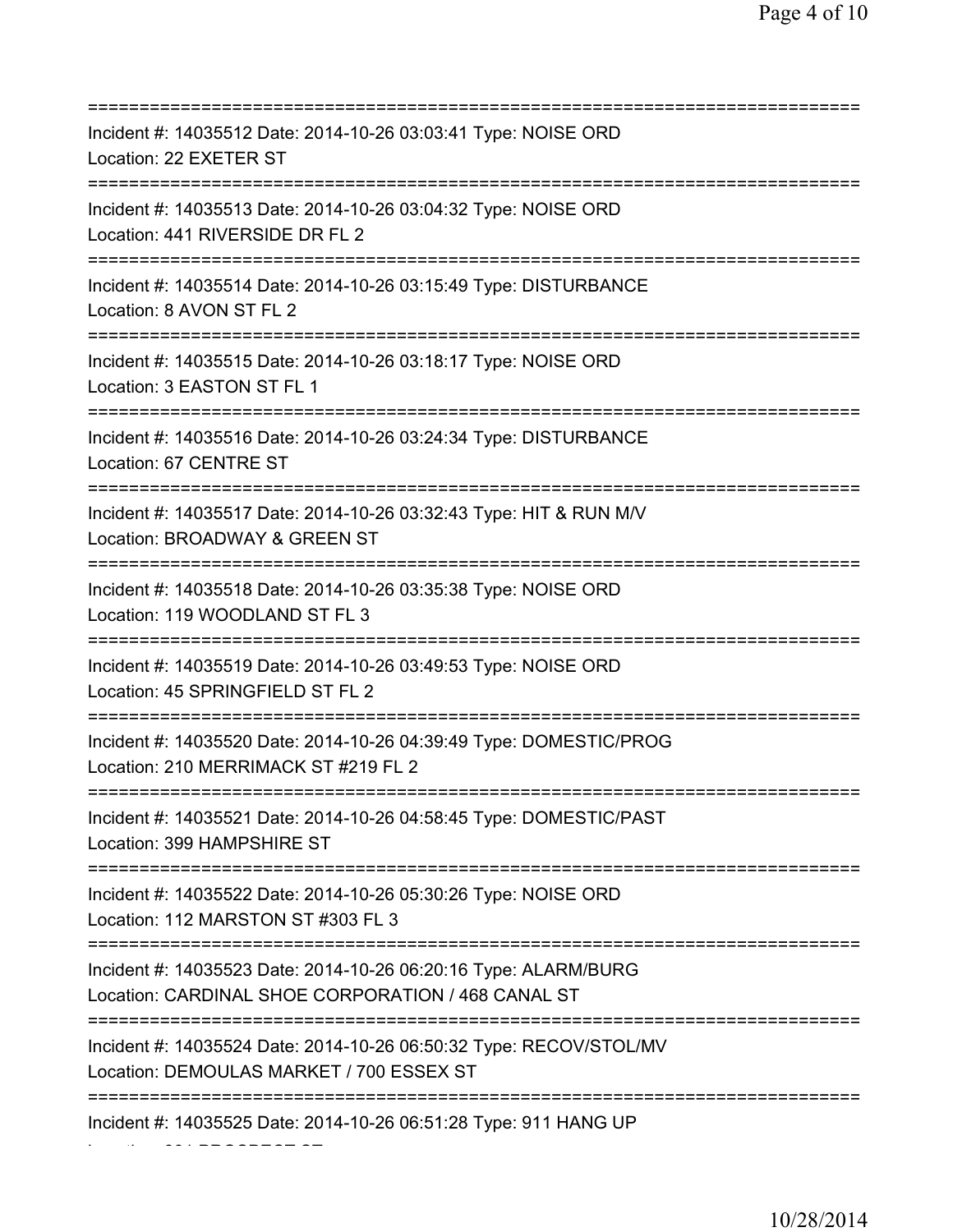| Incident #: 14035526 Date: 2014-10-26 07:16:19 Type: PARK & WALK<br>Location: BROADWAY                                                           |
|--------------------------------------------------------------------------------------------------------------------------------------------------|
| Incident #: 14035527 Date: 2014-10-26 07:17:25 Type: UNWANTEDGUEST<br>Location: 222 ESSEX ST #208                                                |
| Incident #: 14035528 Date: 2014-10-26 08:33:14 Type: TOW OF M/V<br>Location: 69 OSGOOD ST                                                        |
| Incident #: 14035529 Date: 2014-10-26 09:18:21 Type: ALARM/BURG<br>Location: MERRIMACK MEDICAL CENTER / 25 MARSTON ST #304                       |
| Incident #: 14035530 Date: 2014-10-26 09:43:18 Type: MEDIC SUPPORT<br>Location: 453 S BROADWAY FL 2NDFL                                          |
| Incident #: 14035531 Date: 2014-10-26 10:39:26 Type: HIT & RUN M/V<br>Location: 8 WARREN ST<br>================================                  |
| Incident #: 14035532 Date: 2014-10-26 10:45:55 Type: TOW OF M/V<br>Location: RT 114 & STADIUM PLAZA<br>====================<br>================= |
| Incident #: 14035533 Date: 2014-10-26 11:01:49 Type: SUS PERS/MV<br>Location: DURANT ST & WILMOT ST                                              |
| Incident #: 14035534 Date: 2014-10-26 11:10:18 Type: MV/BLOCKING<br>Location: 127 BUNKERHILL ST                                                  |
| Incident #: 14035535 Date: 2014-10-26 11:20:10 Type: THREATS<br>Location: 133 ESSEX ST                                                           |
| Incident #: 14035536 Date: 2014-10-26 11:27:30 Type: ALARM/BURG<br>Location: 62 GREENFIELD ST                                                    |
| Incident #: 14035537 Date: 2014-10-26 11:50:02 Type: M/V STOP<br>Location: METHUEN ST & UNION ST                                                 |
| =================<br>Incident #: 14035538 Date: 2014-10-26 11:51:19 Type: RECOV/STOL/MV<br>Location: 34 BUSWELL ST                               |
| Incident #: 14035539 Date: 2014-10-26 11:53:17 Type: B&E/PAST                                                                                    |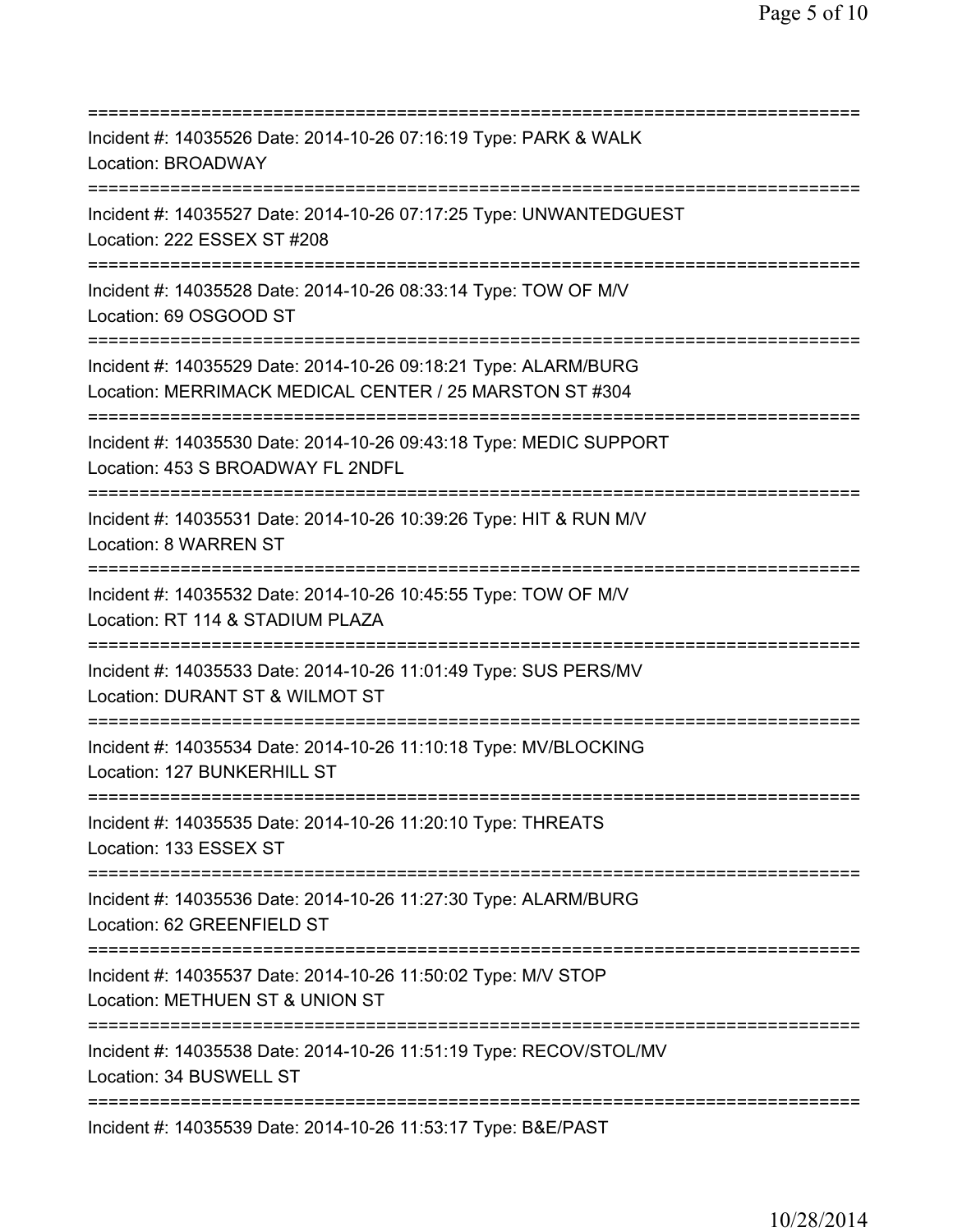=========================================================================== Incident #: 14035540 Date: 2014-10-26 12:12:20 Type: ALARM/BURG Location: GLENN GARY CONTRACTING / 26 ISLAND ST =========================================================================== Incident #: 14035541 Date: 2014-10-26 12:16:50 Type: TOW OF M/V Location: 97 NEWBURY ST =========================================================================== Incident #: 14035542 Date: 2014-10-26 12:19:05 Type: MAL DAMAGE Location: 64 ROWE ST =========================================================================== Incident #: 14035543 Date: 2014-10-26 12:44:34 Type: DOMESTIC/PAST Location: 34 INMAN ST FL 2 =========================================================================== Incident #: 14035544 Date: 2014-10-26 12:58:44 Type: ALARM/BURG Location: 676 LOWELL ST =========================================================================== Incident #: 14035545 Date: 2014-10-26 13:07:54 Type: MAL DAMAGE Location: 386 SALEM ST =========================================================================== Incident #: 14035546 Date: 2014-10-26 13:17:24 Type: ALARM/BURG Location: PARTHUM SCHOOL / 255 E HAVERHILL ST =========================================================================== Incident #: 14035547 Date: 2014-10-26 13:40:23 Type: DISTURBANCE Location: 26 TRENTON ST =========================================================================== Incident #: 14035549 Date: 2014-10-26 13:47:28 Type: DOMESTIC/PAST Location: BIG CITY BAR AND GRILLE / 65 MERRIMACK ST =========================================================================== Incident #: 14035548 Date: 2014-10-26 13:47:59 Type: MEDIC SUPPORT Location: 90 COOLIDGE ST FL 2 =========================================================================== Incident #: 14035550 Date: 2014-10-26 14:11:49 Type: TOW OF M/V Location: 45 BROADWAY =========================================================================== Incident #: 14035551 Date: 2014-10-26 14:24:42 Type: ALARM/BURG Location: 4 TOWER HILL ST =========================================================================== Incident #: 14035552 Date: 2014-10-26 14:27:01 Type: DOMESTIC/PROG Location: 40 LAWRENCE ST =========================================================================== Incident #: 14035553 Date: 2014-10-26 14:40:03 Type: GENERAL SERV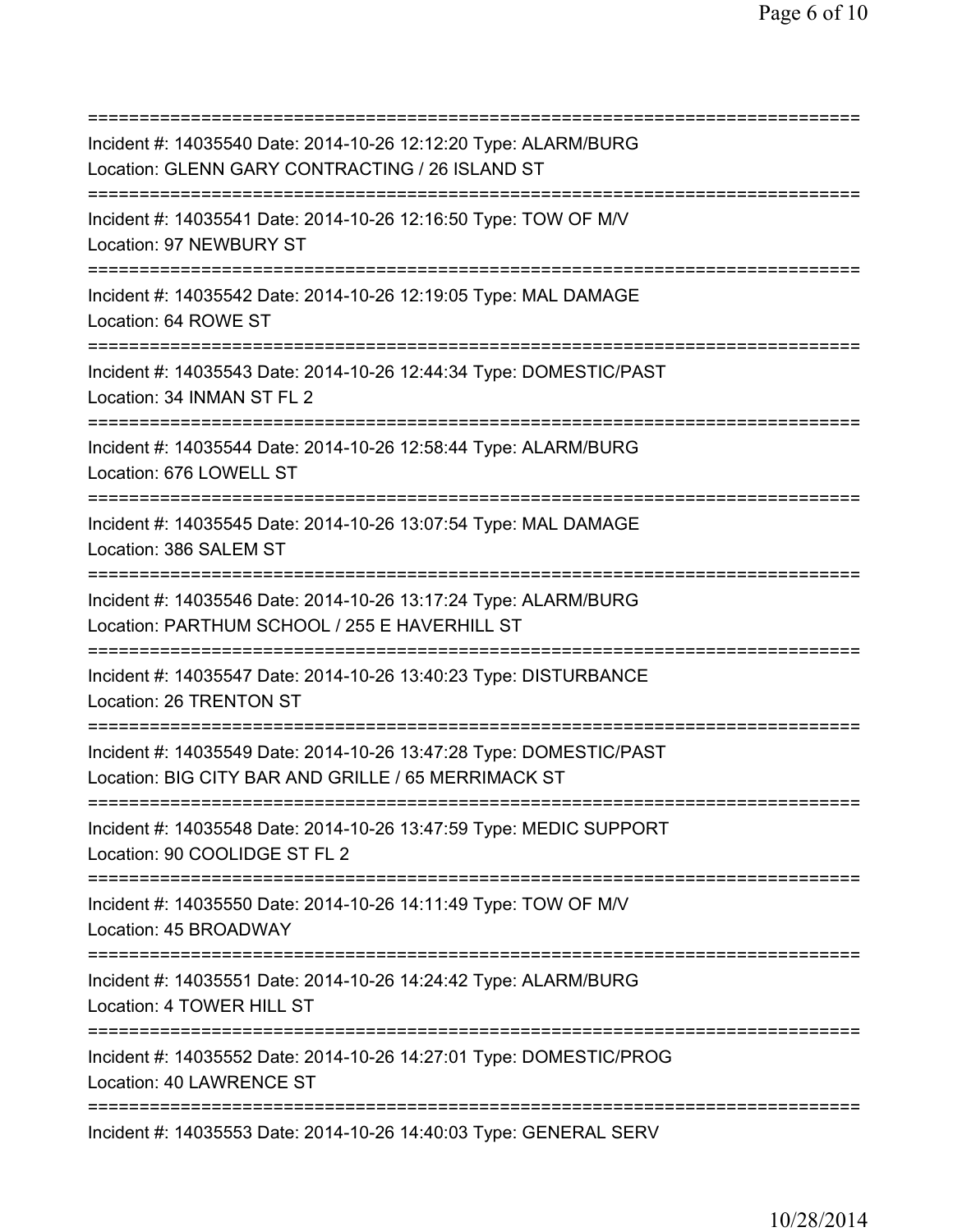| Location: 280 S UNION ST                                                                                                                                             |
|----------------------------------------------------------------------------------------------------------------------------------------------------------------------|
| Incident #: 14035554 Date: 2014-10-26 14:52:34 Type: AUTO ACC/PED<br>Location: 533 HAVERHILL ST                                                                      |
| Incident #: 14035555 Date: 2014-10-26 14:53:34 Type: ALARM/HOLD<br>Location: DUNKIN DONUTS / 61 S UNION ST                                                           |
| Incident #: 14035556 Date: 2014-10-26 14:54:28 Type: ALARM/HOLD<br>Location: 473 HAVERHILL ST<br>:====================================<br>--------================== |
| Incident #: 14035557 Date: 2014-10-26 14:59:31 Type: MEDIC SUPPORT<br>Location: 603 S UNION ST                                                                       |
| Incident #: 14035558 Date: 2014-10-26 15:18:15 Type: M/V STOP<br>Location: LOWELL ST & WINTER ST                                                                     |
| Incident #: 14035559 Date: 2014-10-26 15:23:11 Type: CK WELL BEING<br>Location: 68 THORNTON ST                                                                       |
| Incident #: 14035560 Date: 2014-10-26 15:36:19 Type: SUS PERS/MV<br>Location: 265 LOWELL ST                                                                          |
| Incident #: 14035561 Date: 2014-10-26 15:49:19 Type: STOL/MV/PAS<br>Location: 199 MERRIMACK ST                                                                       |
| ------------------------<br>Incident #: 14035562 Date: 2014-10-26 15:51:03 Type: SUS PERS/MV<br>Location: 284 ANDOVER ST                                             |
| Incident #: 14035563 Date: 2014-10-26 16:12:24 Type: MV/BLOCKING<br>Location: 400 HAMPSHIRE ST                                                                       |
| Incident #: 14035564 Date: 2014-10-26 16:24:09 Type: GENERAL SERV<br>Location: 51 CORBETT RD                                                                         |
| Incident #: 14035565 Date: 2014-10-26 16:49:58 Type: DISTURBANCE<br>Location: BOWDOIN ST & S BROADWAY                                                                |
| Incident #: 14035566 Date: 2014-10-26 16:58:47 Type: KEEP PEACE<br>Location: 477 ANDOVER ST                                                                          |
| Incident # 4409EE27 Deta: 2014 40 26 17:42:00 Tune: CENEDAL CEDV                                                                                                     |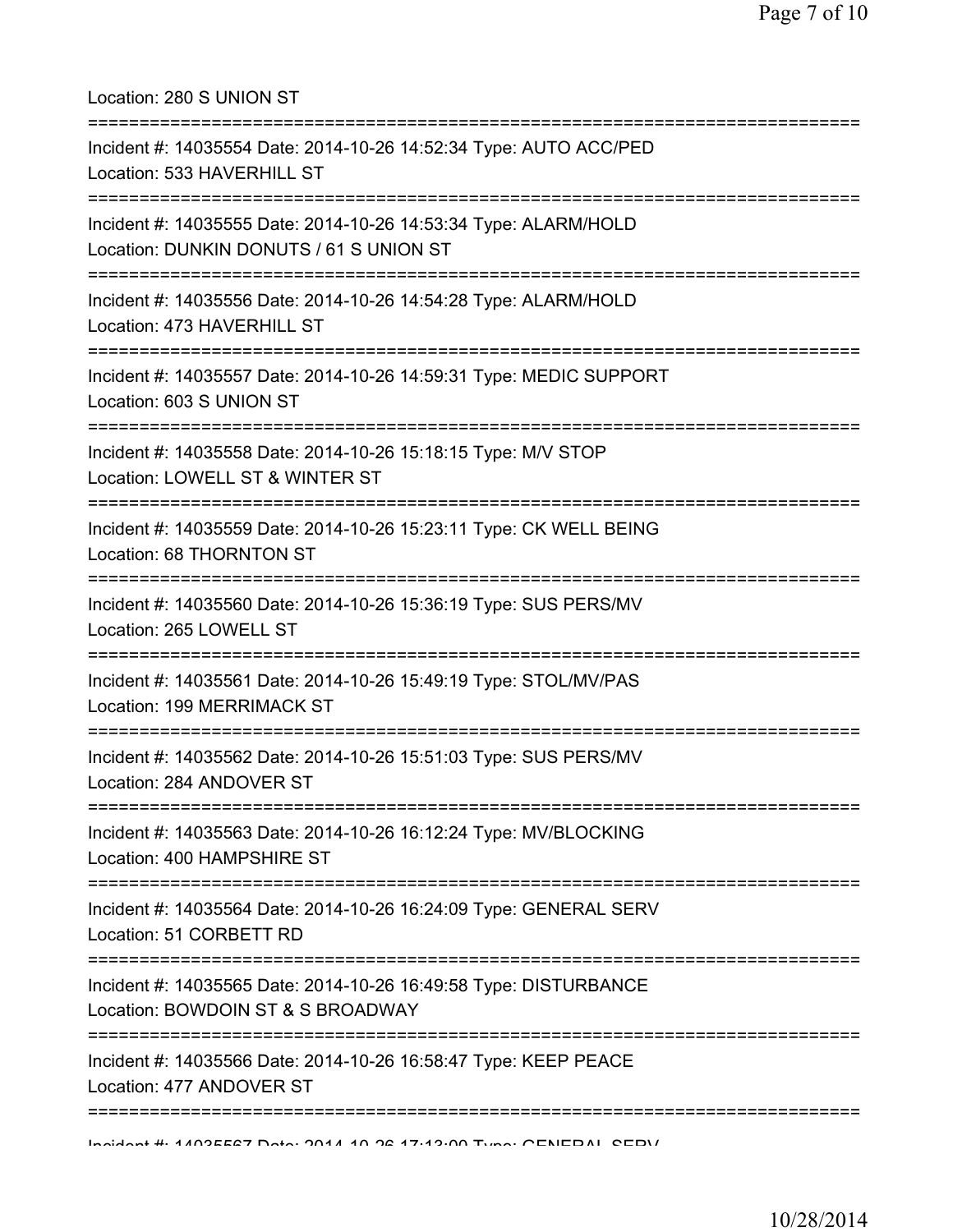## Location: 51 CORBETT RD

| Incident #: 14035568 Date: 2014-10-26 17:15:06 Type: WIRE DOWN<br>Location: 32 MILTON ST                                  |
|---------------------------------------------------------------------------------------------------------------------------|
| Incident #: 14035569 Date: 2014-10-26 17:22:12 Type: LOUD NOISE<br>Location: DUDA, JOHN + SON'S / 19 BENNETT ST           |
| Incident #: 14035570 Date: 2014-10-26 17:38:09 Type: MAN DOWN<br>Location: ST ALFIO VILLA APARTMENTS / 55 COMMON ST       |
| Incident #: 14035571 Date: 2014-10-26 17:39:39 Type: HIT & RUN M/V<br>Location: 56 HOBSON ST                              |
| Incident #: 14035572 Date: 2014-10-26 17:43:28 Type: ALARM/BURG<br>Location: MI SALON / 169 ESSEX ST                      |
| Incident #: 14035573 Date: 2014-10-26 17:59:58 Type: M/V STOP<br>Location: MERRIMACK ST & S BROADWAY                      |
| Incident #: 14035574 Date: 2014-10-26 18:13:24 Type: M/V STOP<br>Location: BROADWAY & LOWELL ST                           |
| Incident #: 14035575 Date: 2014-10-26 18:14:52 Type: MAL DAMAGE<br>Location: 19 BENNINGTON ST FL 1                        |
| ==============<br>Incident #: 14035576 Date: 2014-10-26 18:17:51 Type: FIGHT<br>Location: 10 GRAFTON ST                   |
| Incident #: 14035577 Date: 2014-10-26 18:36:35 Type: A&B PAST<br>Location: 87 ALDER ST FL 1                               |
| Incident #: 14035578 Date: 2014-10-26 18:39:05 Type: KEEP PEACE<br>Location: 803 ESSEX ST                                 |
| Incident #: 14035579 Date: 2014-10-26 18:51:06 Type: ALARM/BURG<br>Location: SOUTH LAWRENCE EAST SCHOOL / 165 CRAWFORD ST |
| Incident #: 14035580 Date: 2014-10-26 19:10:41 Type: UNWANTEDGUEST<br>Location: DUNKIN DONUTS / 123 LAWRENCE ST           |
|                                                                                                                           |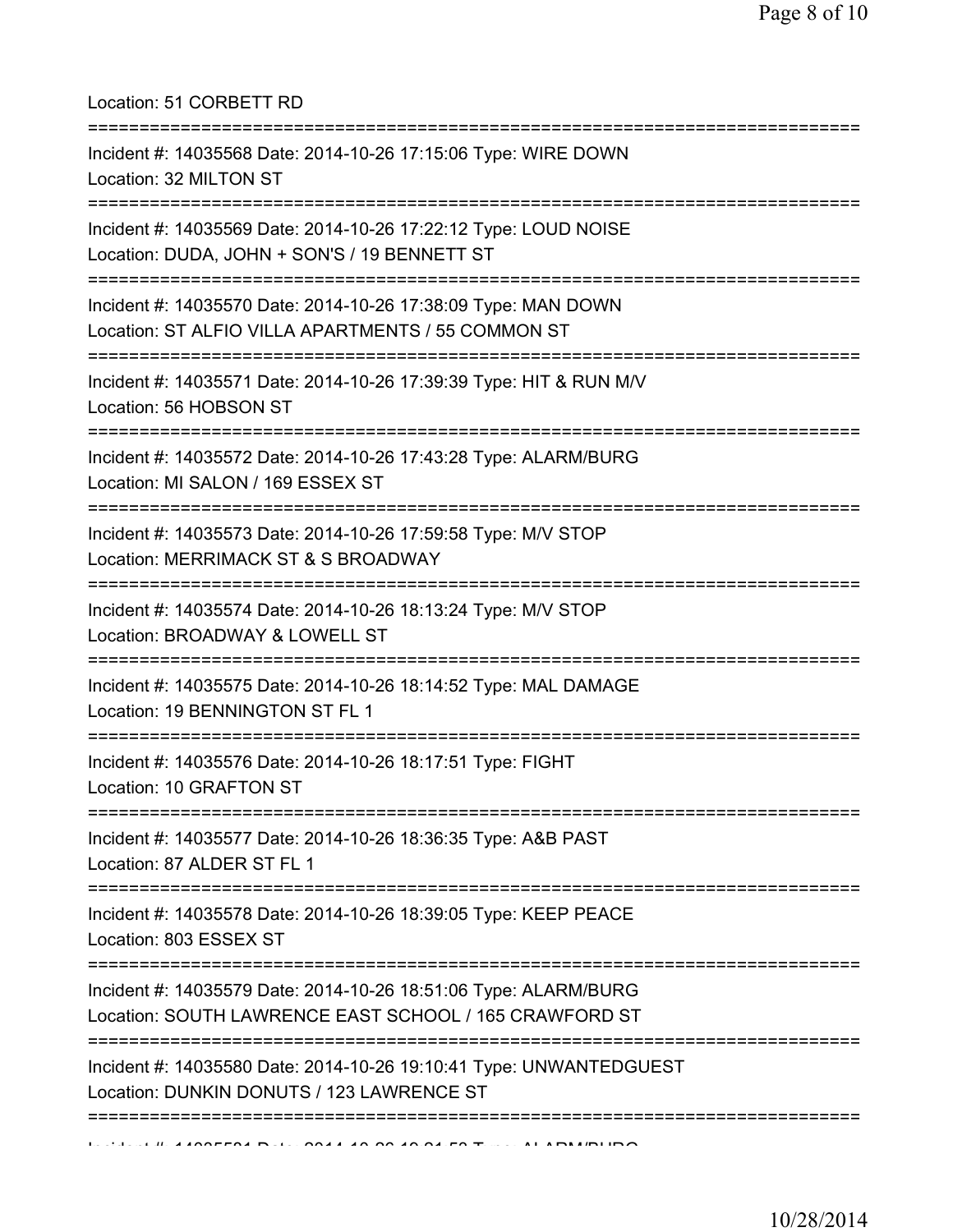Location: LORENZO BUILDING / 599 CANAL ST =========================================================================== Incident #: 14035582 Date: 2014-10-26 20:13:48 Type: THREATS Location: 32 LAWRENCE ST #10 =========================================================================== Incident #: 14035583 Date: 2014-10-26 20:22:26 Type: M/V STOP Location: CHESTNUT ST & LAWRENCE ST =========================================================================== Incident #: 14035584 Date: 2014-10-26 20:41:57 Type: M/V STOP Location: 188 BROADWAY =========================================================================== Incident #: 14035585 Date: 2014-10-26 20:49:48 Type: A&B PAST Location: RIO BAR AND GRILL / 9 APPLETON ST =========================================================================== Incident #: 14035586 Date: 2014-10-26 21:09:52 Type: DISTURBANCE Location: 108 WALNUT ST FL 3 =========================================================================== Incident #: 14035587 Date: 2014-10-26 21:14:58 Type: ROBBERY ARMED Location: BAILEY ST & SHAWSHEEN RD =========================================================================== Incident #: 14035588 Date: 2014-10-26 21:16:28 Type: ROBBERY ARMED Location: FERNANDOS SUPERMARKET / 354 BROADWAY =========================================================================== Incident #: 14035589 Date: 2014-10-26 21:33:42 Type: A&B PAST Location: SAUNDERS CROSSING / 6 DIAMOND ST #18 =========================================================================== Incident #: 14035590 Date: 2014-10-26 22:03:51 Type: STOL/MV/PAS Location: 800 ESSEX ST =========================================================================== Incident #: 14035591 Date: 2014-10-26 22:14:57 Type: DISTURBANCE Location: 129 WATER ST #BACK =========================================================================== Incident #: 14035592 Date: 2014-10-26 22:20:39 Type: A&B PROG Location: MCDONALDS / 50 BROADWAY =========================================================================== Incident #: 14035593 Date: 2014-10-26 22:31:46 Type: NOISE ORD Location: HAFFNERS CAR WASH / 323 S BROADWAY =========================================================================== Incident #: 14035594 Date: 2014-10-26 22:38:32 Type: TOW OF M/V Location: SWEENEYS PACKAGE STORE / 90 ESSEX ST =========================================================================== Incident #: 14035595 Date: 2014 10 26 22:38:33 Type: SUS PERS/MV